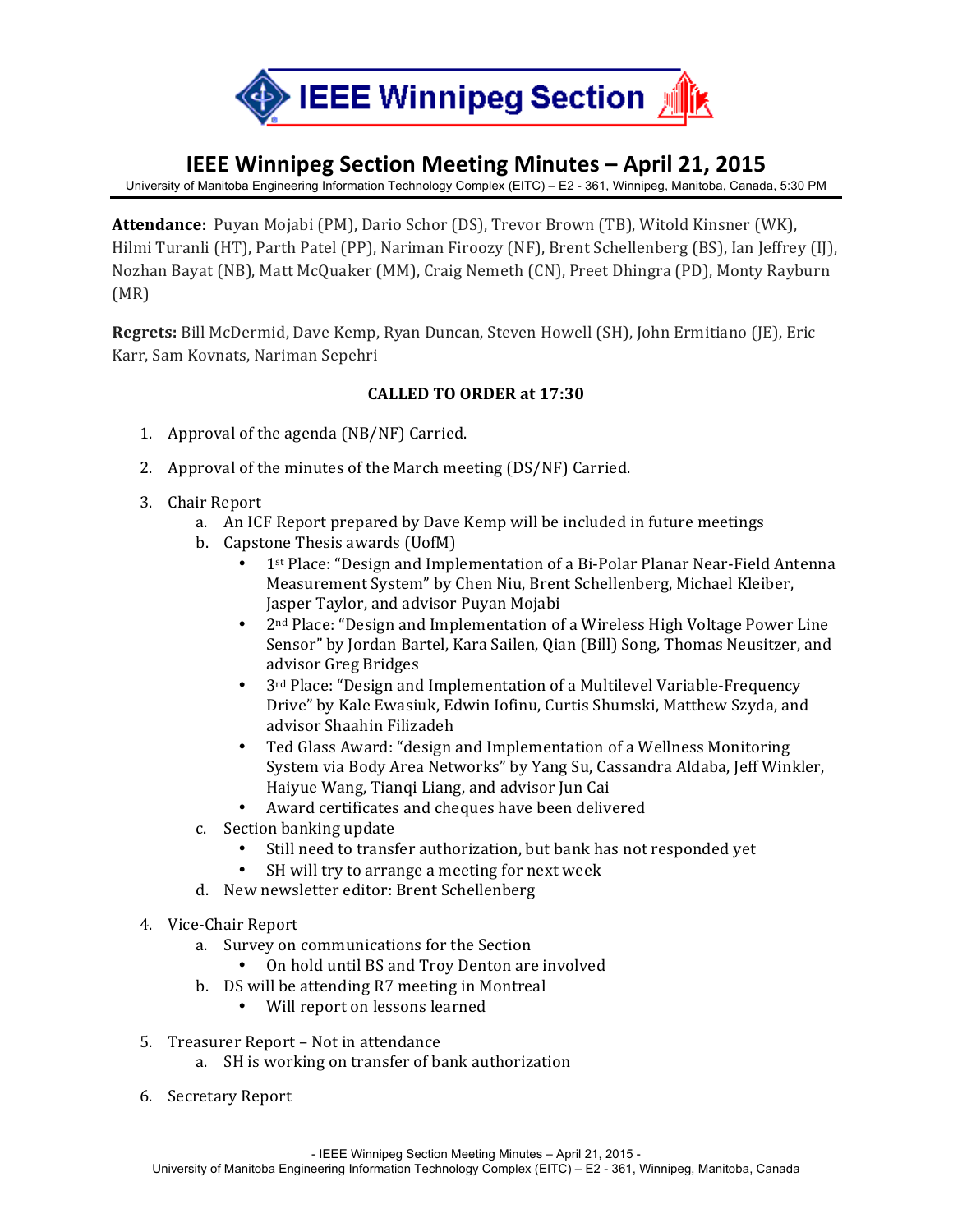- a. "Month-at-a-glance" eNotice will be set up for the first notice in June
- b. ICF update from Dave Kemp
	- See attached 1-page report from ICF
- c. PES Update from John Ermitiano
	- A technical meeting was held on March 24 had 21 attendees
	- A technical meeting was also held on April 21 that had 27 attendees
	- Technical events planned for May and June
	- If would like clarification on process of requesting funds from the Section
	- PES is asking for \$200.00 for rental fees for future meetings
		- i. PM: Since PES is very active, we would usually give  $$200.00$  per year, assuming we receive the Section rebate
		- ii. Motion to provide PES with \$200.00 (DS/NF) Carried
		- iii. If the cost is more than \$200.00, the Chapter should submit a formal request
	- IE would like clarification on policy about posting jobs on PES website i. DS will inquire at the IEEE Canada meeting
- d. RobConIM update from Nariman Sepehri
	- Two upcoming seminars in May
	- The joint Chapter was introduced to a robotics special interest group held at the Industrial Technology Centre
- e. Red River College update from Rob Duncan
	- Nothing to report
- 7. President-Elect Update Not in attendance
- 8. Chapter and Affinity Group Reports
	- a. Communications Not in attendance
	- b. Computer and Computational Intelligence (II)
		- Nothing to report
	- c. EMBS Not in attendance
	- d. EduManCom Not in attendance
	- e. PES Not in attendance
		- See Secretary Report
	- f. Waves  $(PM)$ 
		- Upcoming seminar on April 24 with Dr. Rashidian presenting
		- PM Arranged for 2 IEEE Distinguished Lecturer (DL) talks
			- i. One lecturer will be coming from Sweden in September to talk about antenna!measurements
			- ii. Another lecturer will be coming from Finland around October
	- g. RobConIM Not in attendance
		- See Secretary Report
	- h. GRSS-AES (NF)
		- Named Alegra
			- i. This has not been finalized
		- A Chapter website will soon be operational
		- NF has been in touch with DLs
			- i. A DL from Italy has agreed to come to Winnipeg in 2015, no exact date has been set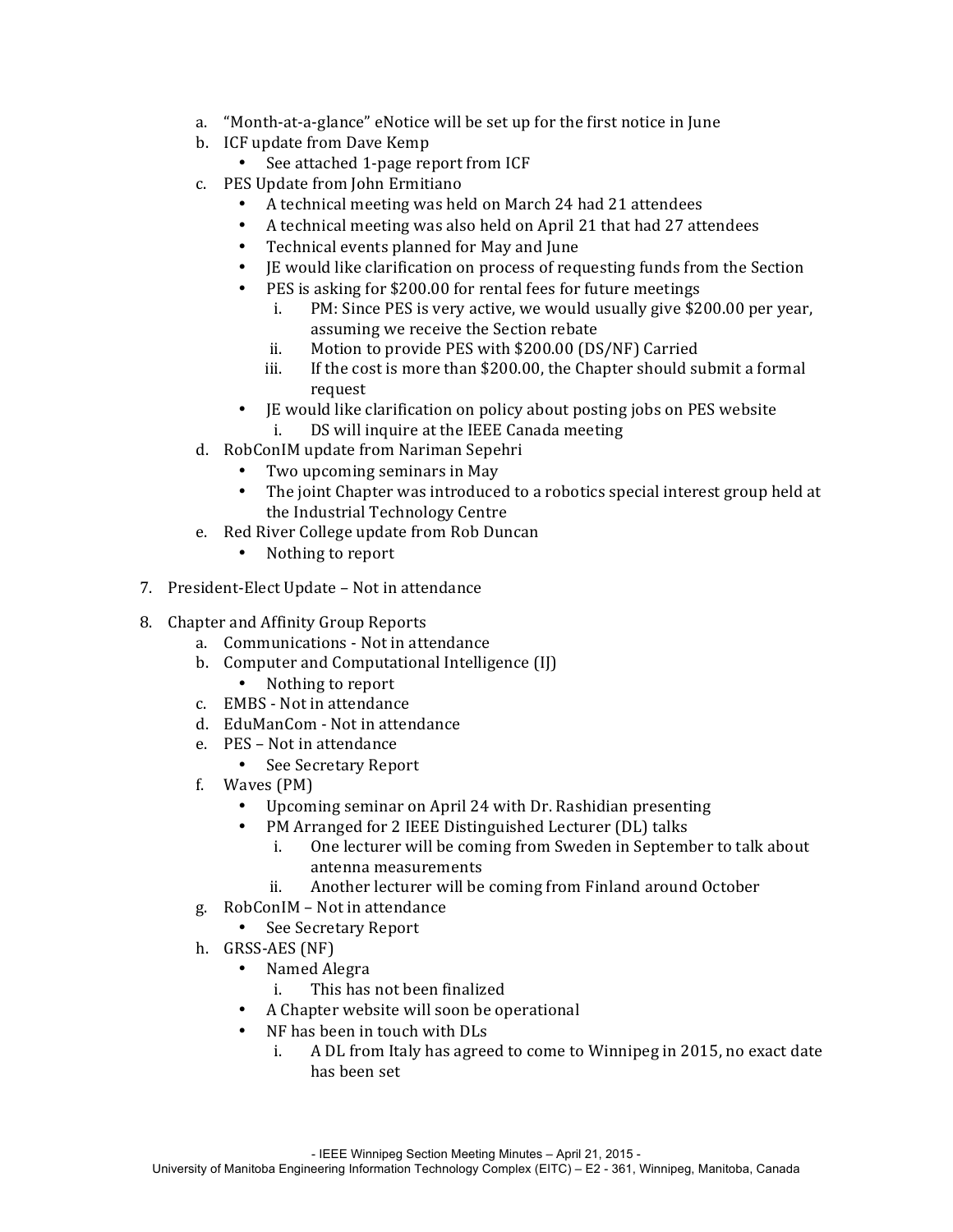- ii. NF would like to know if they Section would financially support a talk from someone who isn't a DL
	- a. PM: Unlikely that we support flight and accommodation, unless multiple chapters are involved
	- b. NF can apply for "special project funding" from each society for \$500 each. Also the joint chapter will get \$500 (operating fund) for each chapter upon submitting the required paperwork
- i.  $YP(MM)$ 
	- Matt McQuaker is the new Chair
	- Troy is now the Vice-Chair
	- The winners of the YP Capstone Award will give a presentation in the summer
	- Tentative upcoming events
		- i. Summer BBQ
		- ii. May  $4$  Building your empire event (financial planning for YPs)
		- iii. July Microcontroller workshop
		- iv. MSP430 workshop in the fall
		- v. Networking event in late September, planning to work with RRC
		- vi. APEGM "Becoming an Engineer" event
- j. Life Members Not in attendance
- k. WIE Not in attendance
- l. TISP Not in attendance
	- A workshop for teachers was held on April 10
- m. Newsletter (BS)
	- Aiming for a first issue in May covering the Capstone awards and Chapter summaries
- 9. Reports from student branch chairs
	- a. University of Manitoba (CN)
		- Assembling year end report for IEEE Canada
		- Will be holding elections for new executives
	- b. Lakehead University Not in attendance
		- PM contacted Lakehead and Assiniboine, no response yet
	- c. Assiniboine College Not in attendance
	- d. Red River College Not in attendance
		- See Secretary Report
- 10. New business
	- a. Capstone award documentation
		- No documentation in previous years
		- DS is trying to standardize the process
		- Sam Kovnats and Dawn Nedohin-Macek reviewed the theses and ranked them
		- DS is trying to do this at RRC as well, and is currently in discussions about the timeline
		- IJ suggests that DS contact Derek Oliver soon as he is taking over the course next year and there will be some changes
			- i. Each group will have a P.Eng mentor who could judge the reports
			- ii. We should align review criteria with the course evaluation
		- We could display the posters of the winning groups at the AGM in January
	- b. Section-wide event theme discussion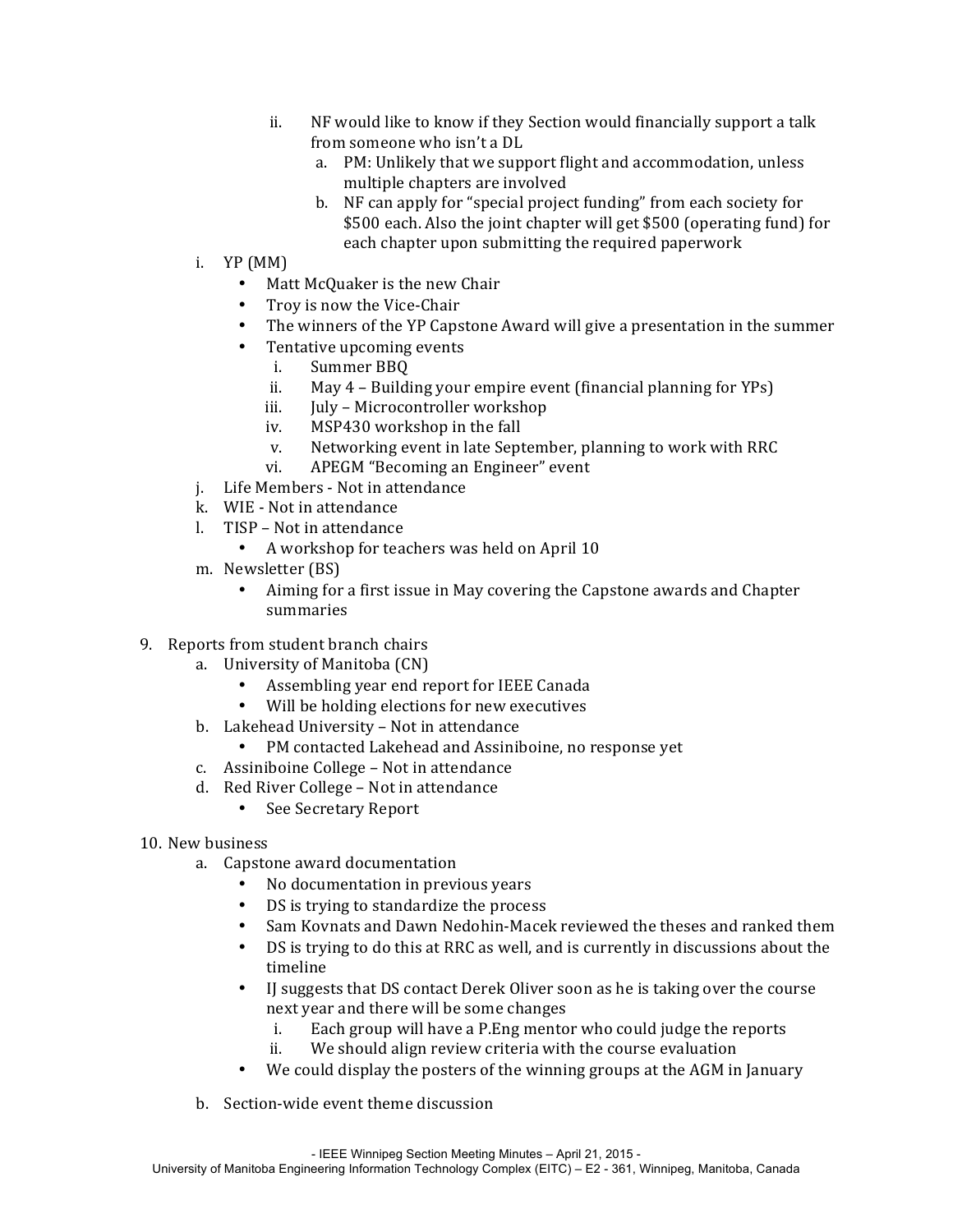- We need a broad topic
	- i. IJ: We need a topic that appeals to a broad audience, such as the colonization of Mars in the next 100 years
	- ii. Canadian space agency
	- iii. CN suggests speaker on ethics
	- iv. PM suggests an international year of light theme
- Send suggestions (name and affiliation) to DS
- c. Someone will be coming to next meeting to discuss Senior membership

## **ADJOURNED (IJ/NB) at)18:29**